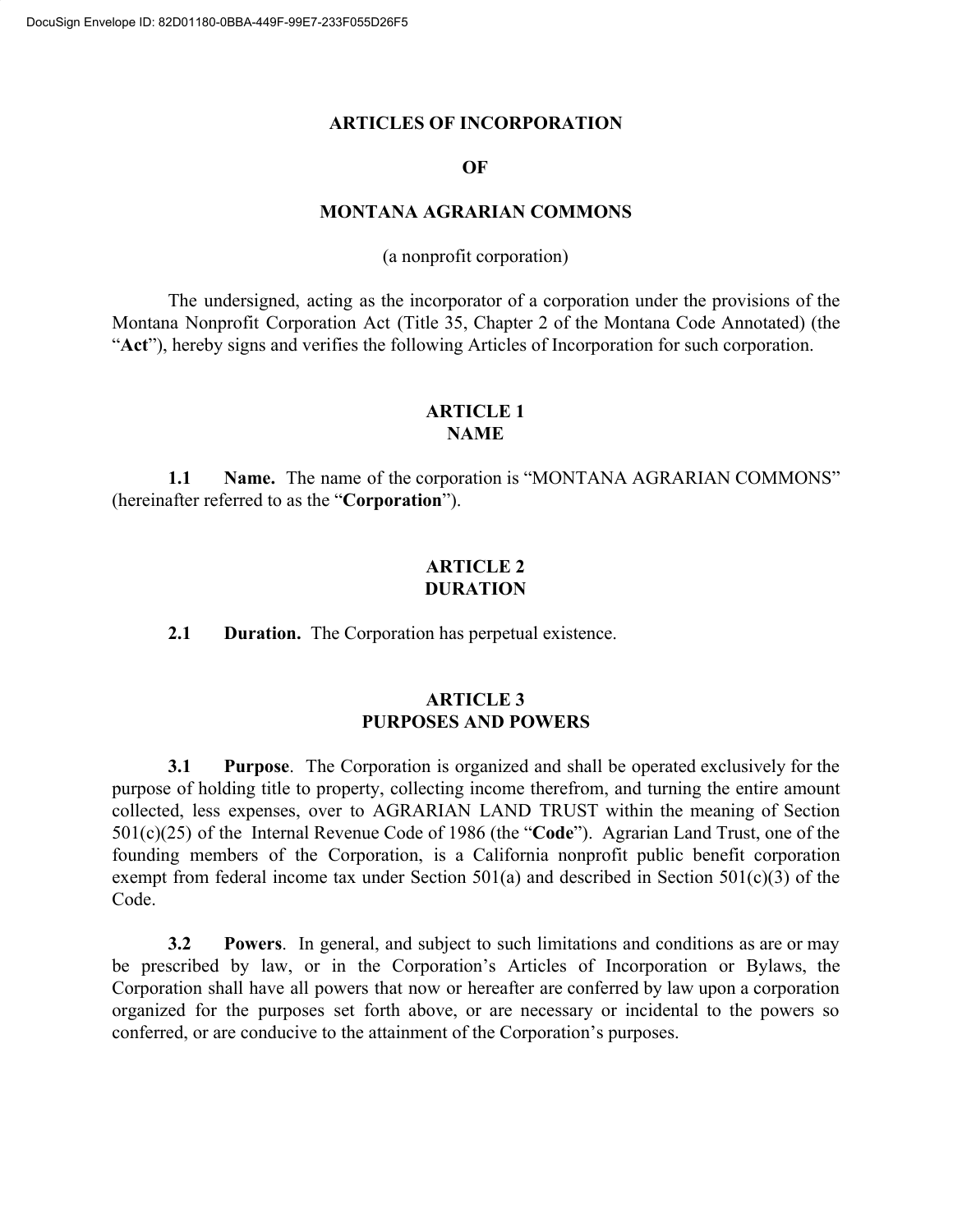# **ARTICLE 4 LIMITATIONS**

**4.1 Permitted Activities**. Notwithstanding any other provisions of these Articles, the Corporation shall not carry on any activities not permitted to be carried on by an organization exempt from federal income tax under Section 501(a) and described in Section 501(c)(25) of the Code or the corresponding provision of any future federal tax law.

**4.2 Legislative and Political Activity**. No part of the activities of the Corporation shall be the carrying on of propaganda, or otherwise attempting to influence legislation. The Corporation shall not participate in, nor intervene in (including the publishing or distribution of statements) any political campaign on behalf of, or in opposition to, any candidate for public office.

**4.3 No Inurement to Private Persons**. No part of the net earnings of the Corporation shall inure to the benefit of, or be distributable to, its members, if any, or any director, officer, or other private person, except that the Corporation is authorized or empowered to pay reasonable compensation for services rendered and to make payments and distributions in furtherance of its purposes.

## **ARTICLE 5 MEMBERS**

**5.1 Members.** The Corporation shall have members (the "**Members**"). The qualifications, rights, and duties of Members shall be as set forth in the Corporation's Bylaws.

## **ARTICLE 6 DIRECTORS**

**6.1 Board of Directors.** The management of the Corporation will be vested in a Board of Directors. The number of directors constituting the initial Board of Directors of the Corporation shall be four (4) directors. The number, qualifications, terms of office, manner of election, time and place of meetings, and powers and duties of directors shall be prescribed by the Bylaws of the Corporation; provided, however, that Agrarian Land Trust, the founding member of the Corporation, shall have the right to appoint two of the Board of Directors in the manner provided in the Bylaws of the Corporation.

**6.2 Names and Addresses of Directors.** The names and addresses of the directors who will manage the affairs of the Corporation, until the first annual meeting of the Board of Directors as provided in the Bylaws, and until their successors are elected and qualified, are: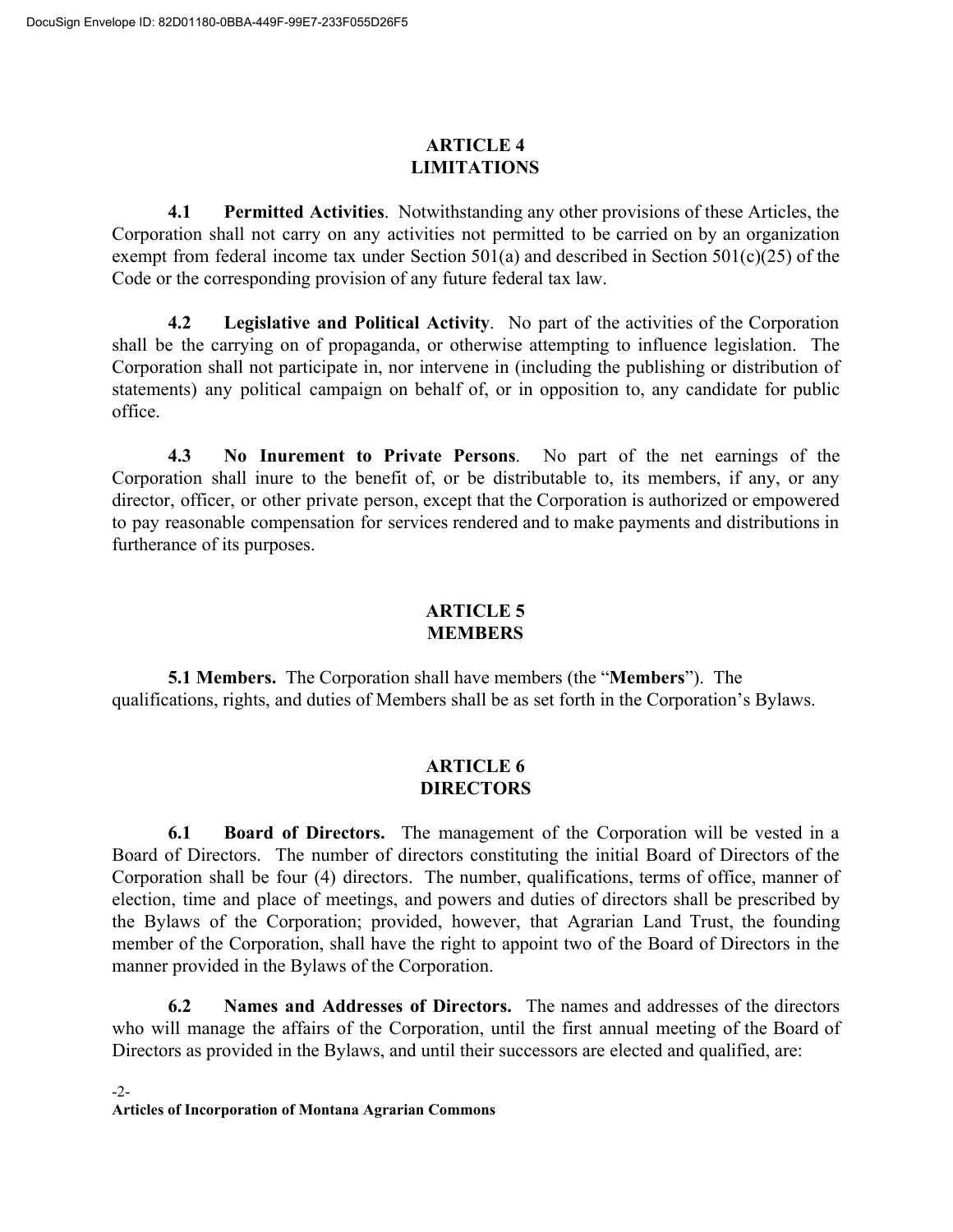| Name                | <b>Address</b>                            |  |  |
|---------------------|-------------------------------------------|--|--|
| Ian McSweeney       | 22 Buxton School Road, Weare, NH<br>03281 |  |  |
| Anna Jones-Crabtree | 23856 Road 265 North, Havre, MT<br>59501  |  |  |
| Hermina Harold      | 319 ½ East Pine St. Missoula, MT<br>59802 |  |  |
| Kristin King-Ries   | 300 Mcleod Ave., Missoula, MT 59801       |  |  |

## **ARTICLE 7 DIRECTOR LIABILITY LIMITATIONS**

**7.1 Immunity from Liability.** A director of the Corporation shall have such immunity from liability as is granted under federal and Montana state law, including without limitation, if applicable, the Federal Volunteer Protection Act and MCA 35-2-417.

**7.2 Liability to the Corporation**. No director of the Corporation shall be personally liable to the Corporation or its Members, if any, for monetary damages for conduct as a director, except for (a) acts or omissions involving intentional misconduct or a knowing violation of law by the director, (b) a director's vote or assent to a distribution which is unlawful or violates the requirements of these Articles of Incorporation, or (c) any transaction from which the director will personally receive a benefit in money, property or services to which the director is not legally entitled. If the Act is hereafter amended to authorize corporate action further eliminating or limiting the personal liability of directors, then the liability of a director shall be deemed eliminated or limited to the full extent permitted by the Act, as so amended. Any repeal or modification of this Act shall not adversely affect any right or protection of a director of the Corporation with respect to an act or omission of such director occurring prior to such repeal or modification.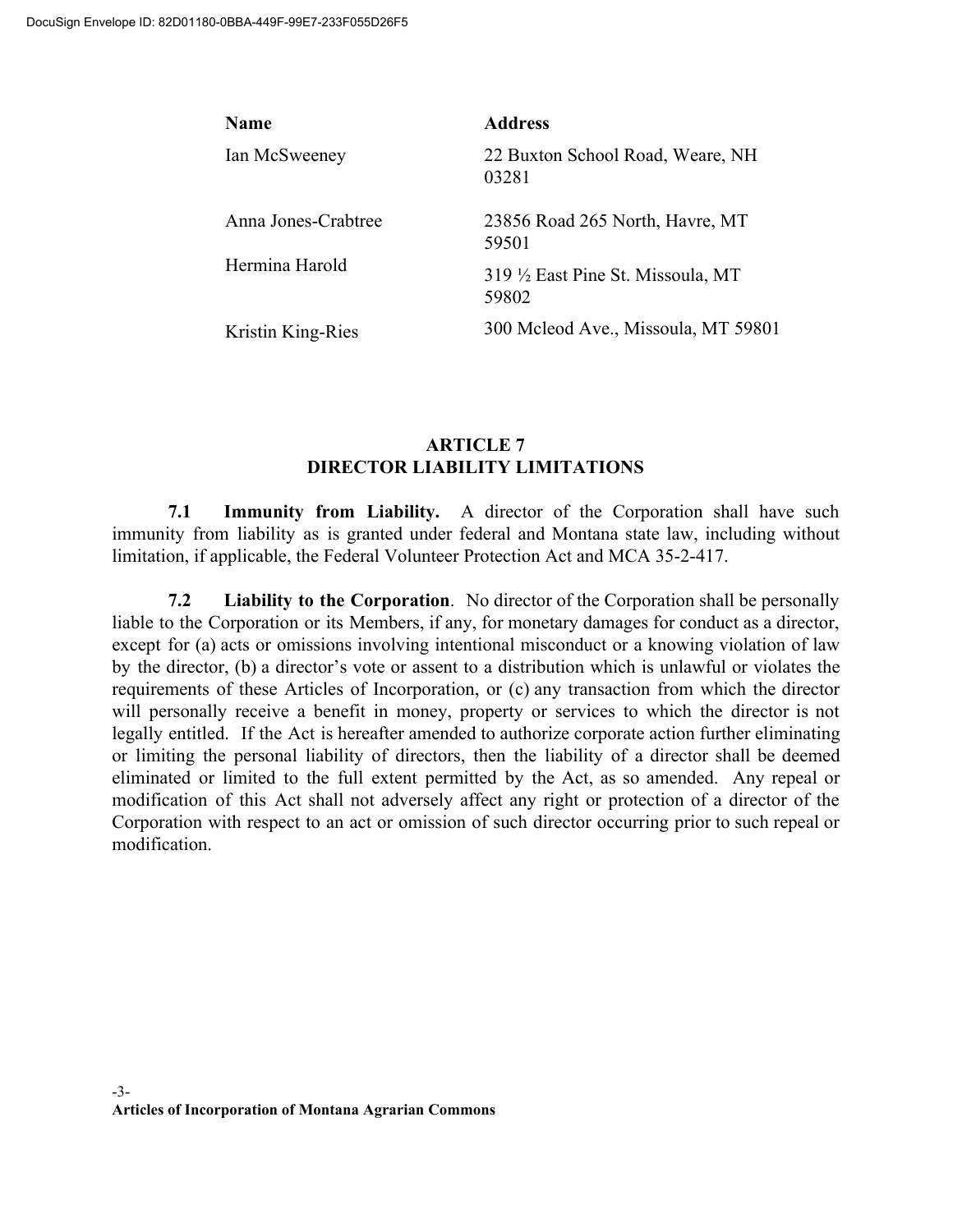### **ARTICLE 8 INDEMNIFICATION OF DIRECTORS**

**8.1 Indemnification.** The provisions for indemnification of directors of the Corporation shall be as set forth in the Corporation's Bylaws.

## **ARTICLE 9 BYLAWS**

**9.1 Bylaws.** Bylaws of the Corporation may be adopted by the Board of Directors at any regular meeting or any special meeting called for that purpose, so long as the Bylaws are not inconsistent with the provisions of these Articles of Incorporation. Subject to the voting rights of the Corporation's Members, as set forth in the Bylaws, the authority to make, alter, amend or repeal the Bylaws is vested in the Board of Directors and may be exercised at any regular or special meeting of the Board of Directors; provided, however, that such Bylaws must be approved in writing by Agrarian Land Trust, the founding member of the Corporation, in order to become effective.

## **ARTICLE 10 ADDRESS OF REGISTERED OFFICE AND AGENT**

**10.1 Registered Agent.** The address of the initial registered office of the Corporation is 117 West Broadway, Missoula, MT 59802. The name of the initial registered agent of the Corporation at such address is Kristin King-Ries.

### **ARTICLE 11 DISSOLUTION**

**11.1 Dissolution.** No Member, director or officer shall be entitled to share in the distribution of any of the corporate assets upon dissolution of the Corporation or the winding up of its affairs. Upon the winding up or dissolution of the Corporation, the assets of the Corporation remaining after payment of, or provision for payment of, all debts and liabilities of the Corporation, shall be distributed to Agrarian Land Trust, the founding member of the Corporation, for one or more exempt purposes within the meaning of Section  $501(c)(3)$  of the Code or the corresponding provision of any future federal tax law.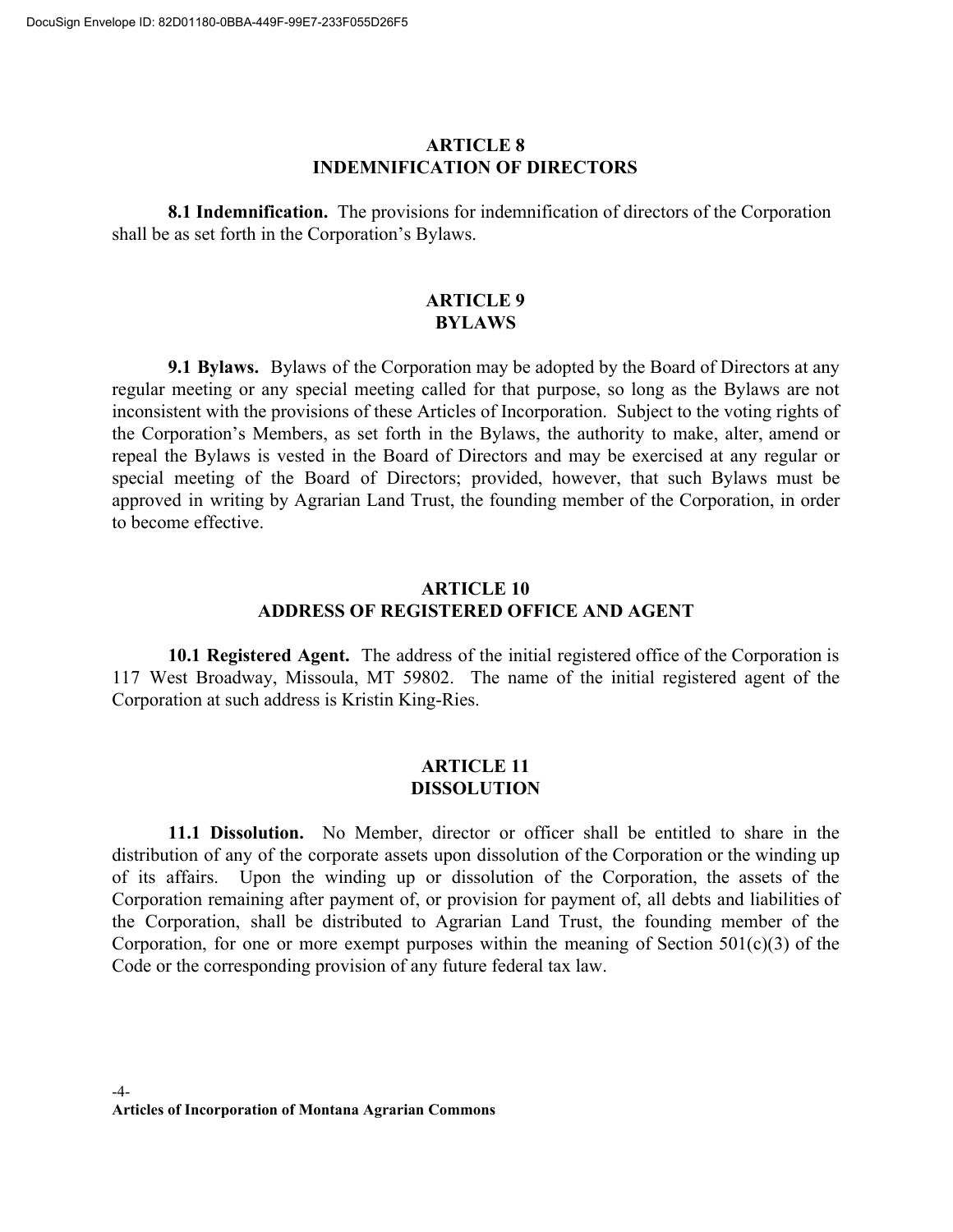## **ARTICLE 12 INCORPORATOR**

**12.1 Incorporator.** The incorporator's name and address are:

**Name Address**

Agrarian Land Trust 22 Buxton School Road, Weare, NH 03281

IN WITNESS WHEREOF, the undersigned incorporator has signed these Articles of Incorporation this  $\frac{1}{20}$  day of  $\frac{5}{20}$ , 2020.

> -DocuSigned by: lan McSweeney

Ian McSweeney, Organizational Director of Agrarian Trust, Incorporator